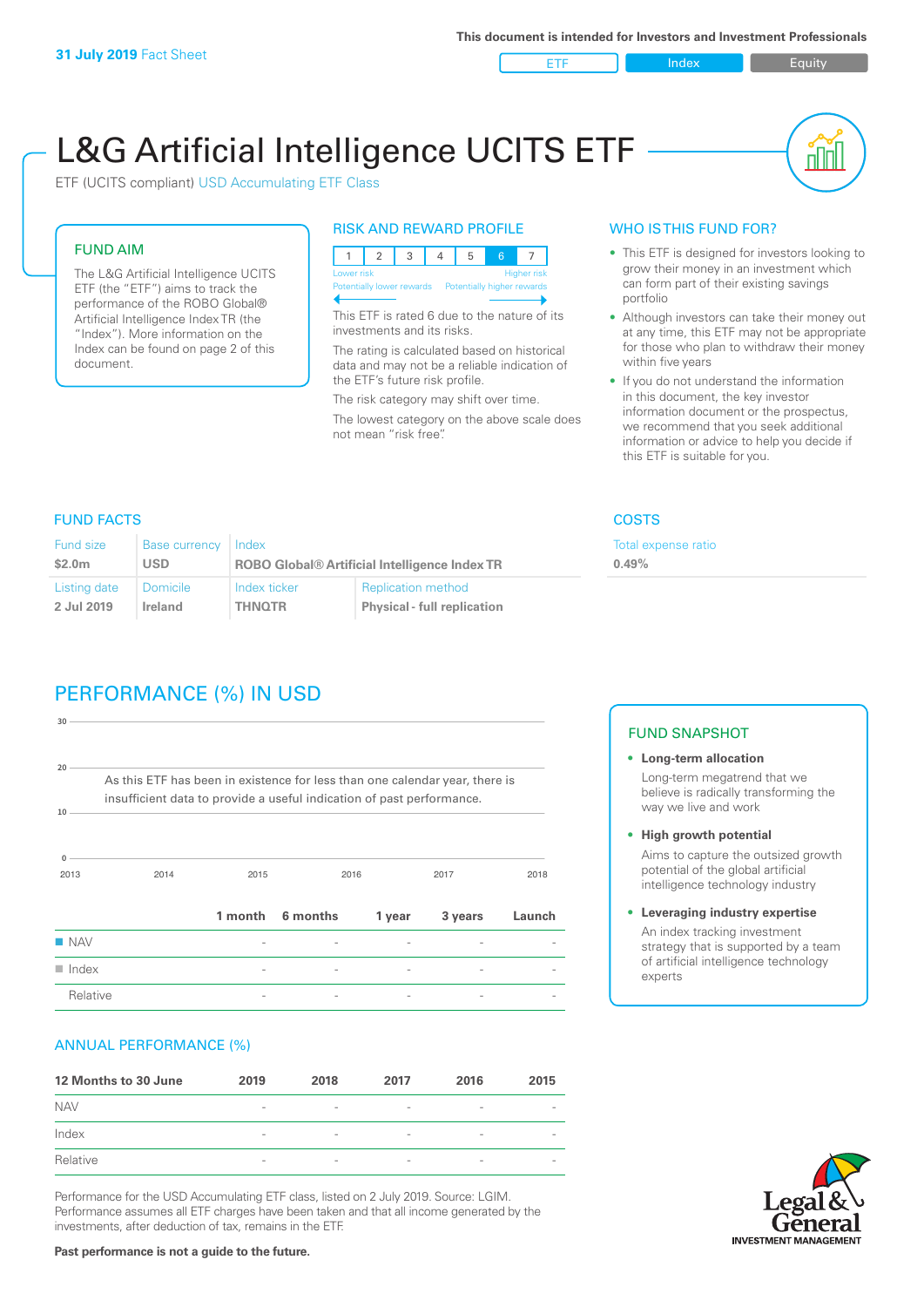# L&G Artificial Intelligence UCITS ETF

ETF (UCITS compliant) USD Accumulating ETF Class

### INDEX BREAKDOWN

The breakdowns below relate to the Index. The ETF's portfolio may deviate from the below. All data source LGIM unless otherwise stated. Totals may not sum to 100% due to rounding.



#### ■ Business Process 18.9 ■ Big Data/Analytics 14.4 ■ Semiconductor 12.7 ■ Network & Security 11.3 ■ Ecommerce 10.5 ■ Cognitive Computing 8.6 ■ Consumer 7.8 ■ Cloud Providers 7.3 n Healthcare 4.0  $\Box$  Other  $4.4$



| <b>USD</b>         | 85.7 |
|--------------------|------|
| EUR                | 4.3  |
| $\blacksquare$ TWD | 2.5  |
| $\blacksquare$ GBP | 2.2  |
| $H$ HKD            | 1.9  |
| $\blacksquare$ AUD | 1.7  |
| $\blacksquare$ JPY | 1.3  |
| $\blacksquare$ CNY | 0.4  |
|                    |      |
|                    |      |

■ Top 10 constituents 19.1% Rest of Index 80.9% No. of constituents in Index 70

#### TOP 10 CONSTITUENTS (%)

| Alteryx                 | 2.1 |
|-------------------------|-----|
| Splunk                  | 2.1 |
| Alphabet A              | 2.0 |
| <b>Tencent Holdings</b> | 1.9 |
| <b>FICO</b>             | 1.9 |
| <b>IBM</b>              | 1.9 |
| Varonis Systems         | 1.8 |
| Nvidia                  | 1.8 |
| Amazon                  | 1.8 |
| Microsoft               | 1.8 |
|                         |     |

#### INDEX DESCRIPTION

The Index aims to track the performance of a basket of companies that have a distinct portion of their business and revenue derived from the field of Artificial Intelligence, and the potential to grow within this space through innovation and/or market adoption of their products and/or services.

The index is comprised of companies which are publicly traded on various stock exchanges around the world that are exposed to the "Artificial Intelligence" theme as defined by ROBO Global®. ROBO Global® created and maintains a unique database of companies across the globe that have a portion of their business and revenue associated with Artificial Intelligence and enabling technologies. The ROBO Global® Industry Classification currently identifies 11 subsectors of the Artificial Intelligence theme that present a suitable level of product and technology maturity to carry high growth and returns potential.

A company is only eligible for inclusion in the Index if it is of a sufficient size (determined by reference to the total market value of its shares) and it is sufficiently "liquid" ( a measure of how actively its shares are traded on a daily basis). Within the Index, companies are weighted according a modified AI-factor weighting scheme. The Index is rebalanced quarterly in March, June, September and December.

#### INVESTMENT MANAGER

GO ETF Solutions LLP is the investment manager for each of the exchange traded funds (ETFs) issued by Legal & General UCITS ETF Plc and is responsible for the day-to-day investment management decisions for this ETF. The team is highly experienced with respect to all aspects relating to the management of an ETF portfolio, including collateral management, OTC swap trading, adherence to UCITS regulations and counterparty exposure and monitoring.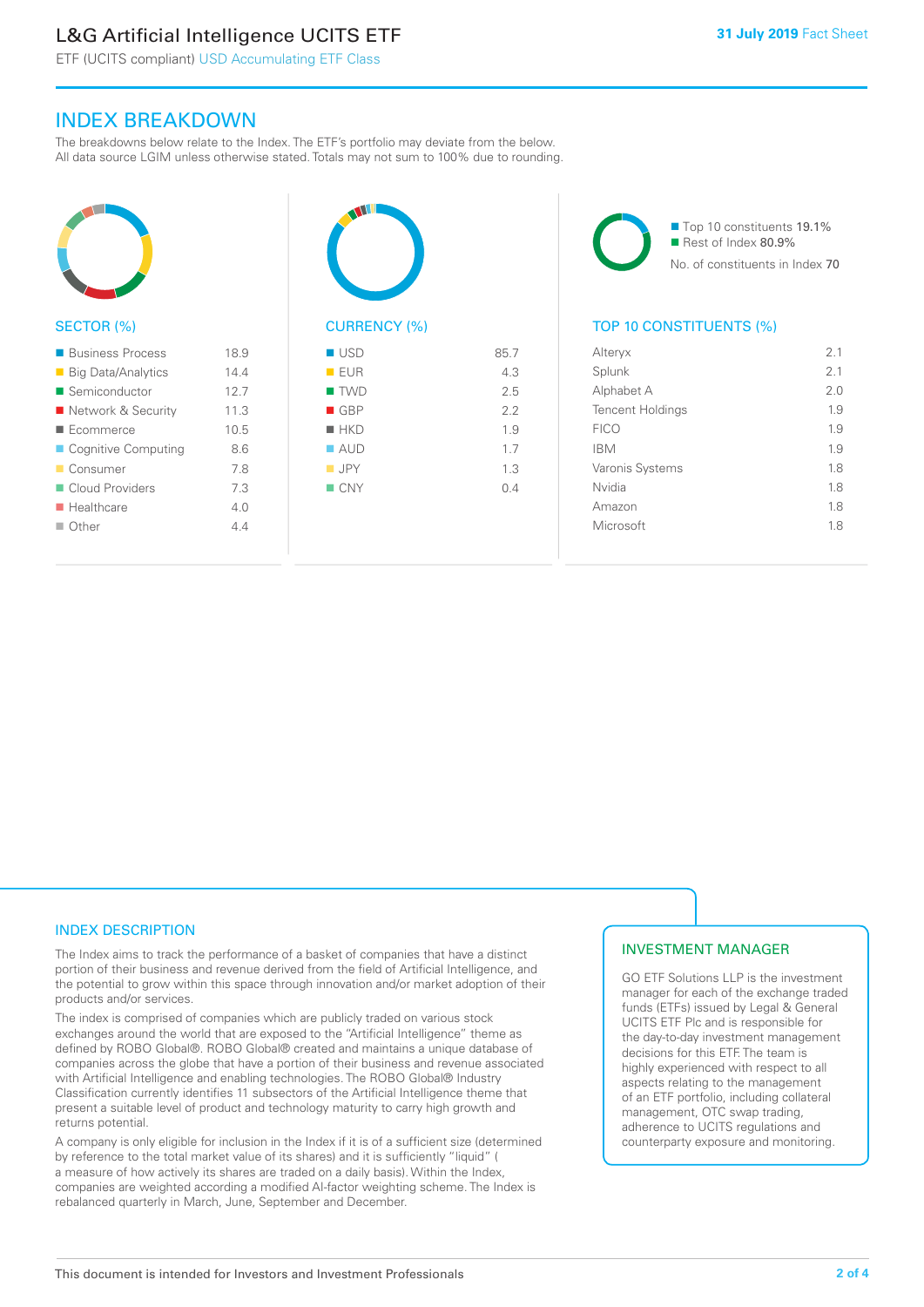# L&G Artificial Intelligence UCITS ETF

ETF (UCITS compliant) USD Accumulating ETF Class

#### KEY RISKS

- The value of an investment and any income taken from it is not guaranteed and can go down as well as up. You may not get back the amount you originally invested.
- As the Index includes small and medium-sized publicly traded companies, the Fund is subject to the risk that such companies may be more vulnerable to adverse business or economic events and greater and more unpredictable price changes than larger companies or the stock market as a whole.
- The Fund is subject to the risks associated with technology-focused companies that are particularly vulnerable to rapid developments in technology (which may leave their products out-of-date), government regulation and competition from domestic and foreign competitors who may have lower production costs. Such companies may also have difficulties establishing and maintaining patents, copyrights, trademarks and trade secrets relating to their products which could negatively affect their value.
- Third party service providers (such as counterparties entering into FDIs with the Fund or the Company's depositary) may go bankrupt and fail to pay money due to the Fund or return property belonging to the Fund.
- If the Index provider stops calculating the Index or if the Fund's license to track the Index is terminated, the Fund may have to be closed.
- It may not always be possible to buy and sell Shares on a stock exchange or at prices closely reflecting the NAV.

For more information, please refer to the key investor information document on our website M

#### TRADING INFORMATION

| <b>Exchange</b>           | <b>Currency ISIN</b> |                           | <b>SEDOL</b> | Ticker Bloomberg |
|---------------------------|----------------------|---------------------------|--------------|------------------|
| London Stock Exchange GBP |                      | IE00BK5BCD43 BKF39F1 AIAG |              | AIAG I N         |
| London Stock Exchange USD |                      | IE00BK5BCD43 BKF34R8 AIAI |              | <b>AIAI I N</b>  |

The currency shown is the trading currency of the listing.



#### SPOTLIGHT ON LEGAL & GENERAL INVESTMENT MANAGEMENT

We are one of Europe's largest asset managers and a major global investor, with assets under management of £1,015.50 billion (as at 31 December 2018). We work with a wide range of global clients, including pension schemes, sovereign wealth funds, fund distributors and retail investors.

The AUM disclosed aggregates the assets managed by LGIM in the UK, LGIMA in the US and LGIM Asia in Hong Kong. The AUM includes the value of securities and derivatives positions.

#### COUNTRY REGISTRATION



#### AVAILABILITY

| ISA eligible                    | Yes |
|---------------------------------|-----|
| SIPP eligible                   | Yes |
| <b>UK Fund Reporting Status</b> | Yes |

#### TO FIND OUT MORE

Visit **lgimetf.com**



Call **0345 070 8684**



Lines are open Monday to Friday 8.30am to 6.00pm. We may record and monitor calls. Call charges will vary.